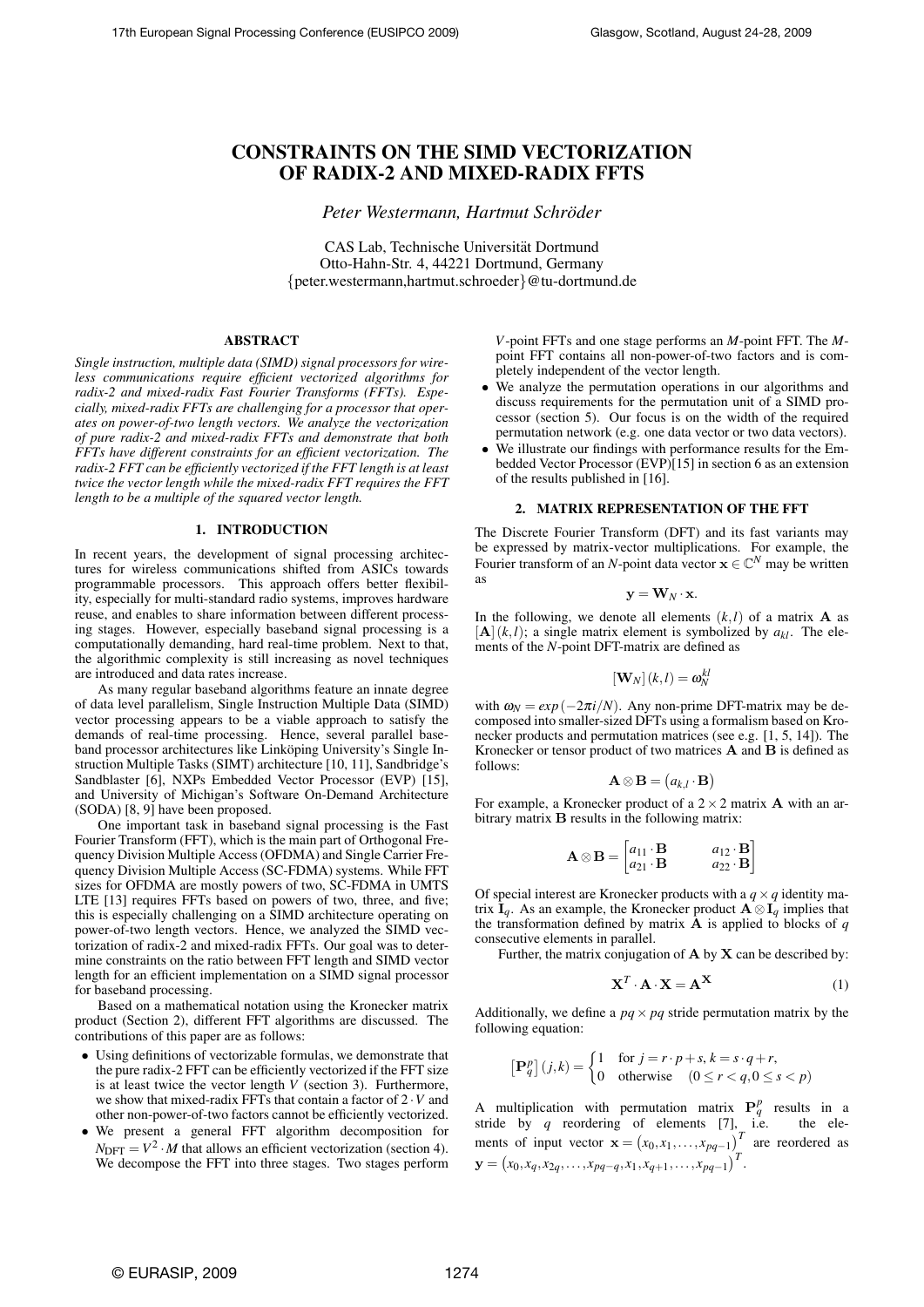Equation (2) defines the basic structure of an FFT algorithm using Kronecker products and permutation matrices. The equation decomposes a *pq*-point DFT into a *p*-point DFT block, a multiplication by a diagonal twiddle factor matrix  $D_q^p$  (see (3)), a permutation operation, and a *q*-point DFT block.

$$
\mathbf{W}_{pq} = (\mathbf{W}_q \otimes \mathbf{I}_p) \cdot \mathbf{P}_q^p \cdot \mathbf{D}_q^p \cdot (\mathbf{W}_p \otimes \mathbf{I}_q)
$$
 (2)

$$
\left[\mathbf{D}_q^p\right](j,k) = \begin{cases} \omega_{pq}^{s \cdot m} & \text{for } j = k = s \cdot q + m, \\ 0 & \text{otherwise} \end{cases} \quad (0 \le m < q, 0 \le s < p) \tag{3}
$$

Different FFT algorithms may be derived from (2) by repeatedly decomposing into smaller DFTs and by formula manipulations using mathematical identities. Some useful identities are defined by the following rules; others may be found in [5, 14]. Here, we assume that **A** is a  $p \times p$  matrix and **B** and **C** are  $q \times q$  matrices.

 $($ **B** $\otimes$ **I**<sub>*r*</sub> $)$  $\cdot$ 

$$
\mathbf{P}_q^p \cdot (\mathbf{A} \otimes \mathbf{B}) = (\mathbf{B} \otimes \mathbf{A}) \cdot \mathbf{P}_q^p \tag{4}
$$

$$
(\mathbf{C} \otimes \mathbf{I}_r) = (\mathbf{B} \cdot \mathbf{C}) \otimes I_r \tag{5}
$$

$$
\mathbf{P}_q^{pr} = (\mathbf{P}_q^p \otimes \mathbf{I}_r) \cdot (\mathbf{I}_p \otimes \mathbf{P}_q^r) \tag{6}
$$

$$
\mathbf{P}_{qr}^p = (\mathbf{I}_q \otimes \mathbf{P}_r^p) \cdot (\mathbf{P}_q^p \otimes \mathbf{I}_r) \tag{7}
$$

$$
\mathbf{A} \otimes (\mathbf{B} \cdot \mathbf{C}) = (\mathbf{A} \otimes \mathbf{B}) \cdot (\mathbf{A} \otimes \mathbf{C}) \tag{8}
$$

#### 3. VECTORIZATION OF THE RADIX-2 FFT

Below, we first introduce basic vectorizable formulas that represent operations on a SIMD signal processor [5]. Using this notation, we describe the SIMD vectorization of short radix-2 FFTs. Next, we extend the short radix-2 FFT to the mixed-radix case.

#### 3.1 Vectorizable Formulas for Operations on a SIMD DSP

A SIMD signal processor operates on long data vectors. SIMD processing units operate on all elements of data vectors in a uniform manner; arbitrary element access is usually not supported. Using the Kronecker product, we can describe SIMD operations on vectors of length *V* by the following formula:

$$
\mathbf{A}\otimes\mathbf{I}_V\tag{9}
$$

Here, **A** is an arbitrary matrix. The vectorization can be done by generating scalar code for the linear transform defined by **A** and replacing all operations with vector operations on *V* elements. Any multiplication with a diagonal matrix is also a vectorizable formula; e.g. products with twiddle factor matrices  $D_q^p$  may be vectorized by replacing scalar multiplications with multiplications with complex twiddle factor vectors.

As most signal processing for wireless communications is done on complex I/Q signals, many processors support complex multiplication and complex data types (e.g. [12, 15]). Hence, in the following, we assume that all matrices are complex. Support of complex operations effectively halves the vector length as consecutive elements are treated as real and imaginary parts of a single value. If a processor does not support complex operations, the FFT requires a further transformation of interleaved complex data to block-interleaved complex data [5] with block-size *V* (i.e. real and imaginary parts are stored in adjacent data vectors).

Next to SIMD processing units, a SIMD signal processor usually also contains a permutation unit that enables permutations of vector elements. Most permutation units allow computing permutations of elements of a *single* vector or a *pair* of vectors. Examples for such permutations are given in (10). A more detailed analysis of the required permutations for FFTs and the effect on the layout of a permutation unit is carried out in section 5.

$$
\mathbf{P}_2^2 \otimes \mathbf{I}_{\frac{V}{2}}, \quad \mathbf{P}_4^2 \otimes \mathbf{I}_{\frac{V}{4}}, \quad \mathbf{P}_b^a \otimes \mathbf{I}_{\frac{V}{ab}}, \quad \mathbf{I}_{\frac{V}{ab}} \otimes \mathbf{P}_b^a \tag{10}
$$

Another example, the permutation  $P_V^V$  on *V* data vectors, can be carried out in  $log_2(V)$  permutation stages with each stage permuting elements of pairs of vectors. A special case of (9) is described by the following basic vectorizable formula:

$$
\mathbf{P}_b^a \otimes \mathbf{I}_V \tag{11}
$$

Formula (11) defines a permutation of complete vectors. In this case, no permutation operations are needed - only the addressing of data vectors needs to be adjusted.

#### 3.2 Short Radix-2 FFT

If we want to perform the FFT decomposition described by (2) on vectors of data, we have to be able to write all smaller sized FFT stages as Kronecker products with  $V \times V$  identity matrices (e.g.  $W_k \otimes I_V$ ). Furthermore, permutations should be either permutations of complete vectors or vectorizable permutations on pairs of vectors. For the pure radix-2 FFT, the first claim only allows FFT sizes that are at least twice the vector length. A DFT defined by  $\mathbf{W}_{2\cdot V}$  may be decomposed by applying (2) repeatedly:

$$
\mathbf{W}_{2\cdot V} = (\mathbf{W}_{V} \otimes \mathbf{I}_{2}) \cdot \mathbf{P}_{V}^{2} \cdot \mathbf{D}_{V}^{2} \cdot (\mathbf{W}_{2} \otimes \mathbf{I}_{V})
$$
(12)  

$$
= (\mathbf{W}_{\frac{V}{2}} \otimes \mathbf{I}_{4}) \cdot (\mathbf{P}_{\frac{V}{2}}^{2} \otimes \mathbf{I}_{2}) \cdot (\mathbf{D}_{\frac{V}{2}}^{2} \otimes \mathbf{I}_{2})
$$

$$
\cdot (\mathbf{W}_{2} \otimes \mathbf{I}_{V}) \cdot \mathbf{P}_{V}^{2} \cdot \mathbf{D}_{V}^{2} \cdot (\mathbf{W}_{2} \otimes \mathbf{I}_{V})
$$

$$
= (\mathbf{W}_{\frac{V}{4}} \otimes \mathbf{I}_{8}) \cdot (\mathbf{P}_{\frac{V}{4}}^{2} \otimes \mathbf{I}_{4}) \cdot (\mathbf{D}_{\frac{V}{4}}^{2} \otimes \mathbf{I}_{4})
$$

$$
\cdot (\mathbf{W}_{2} \otimes \mathbf{I}_{V}) \cdot (\mathbf{P}_{\frac{V}{2}}^{2} \otimes \mathbf{I}_{2}) \cdot (\mathbf{D}_{\frac{V}{2}}^{2} \otimes \mathbf{I}_{2})
$$

$$
\cdot (\mathbf{W}_{2} \otimes \mathbf{I}_{V}) \cdot \mathbf{P}_{V}^{2} \cdot \mathbf{D}_{V}^{2} \cdot (\mathbf{W}_{2} \otimes \mathbf{I}_{V})
$$

The decomposition in (12) leads to the self-sorting decimation-infrequency FFT [14]; the full decomposition may be written as:

$$
\mathbf{W}_{2\cdot V} = \prod_{i=0}^{\log_2(V)} \left( \left( \mathbf{P}_{2^i}^2 \otimes \mathbf{I}_{V/2^i} \right) \left( \mathbf{D}_{2^i}^2 \otimes \mathbf{I}_{V/2^i} \right) (\mathbf{W}_2 \otimes \mathbf{I}_V) \right) \tag{13}
$$

Here, all FFT butterfly stages operate on full vectors ( $\mathbf{W}_2 \otimes \mathbf{I}_V$ ). Furthermore, the FFT requires  $log_2(V)$  permutation stages on pairs of vectors.This is the minimum number of permutation stages to perform the necessary reordering of vector elements. Bigger radix-2 FFTs do not require further vector element permutations, but introduce permutations of full vectors. This can be seen by replacing all occurrences of *V* in equation (13) with  $N \cdot V$  ( $N \in 2^n$ ).

#### 3.3 Short Mixed-radix FFT

An extension of the short radix-2 FFT for 2 *·V* elements can be done by adding a further factor *X* that contains all non-power-oftwo factors (i.e. *X* is not divisible by two). A decomposition of  $W_{2\cdot V \cdot X}$  using (2) and (13) leads to the following equation:

$$
\mathbf{W}_{2\cdot V\cdot X} = \left(\prod_{i=0}^{\log_2(V)} \mathbf{T}_i\right) \cdot \mathbf{P}_{2\cdot V}^X \cdot \mathbf{D}_{2\cdot V}^X \cdot (\mathbf{W}_X \otimes \mathbf{I}_{2\cdot V})
$$

$$
\mathbf{T}_i = \left(\mathbf{P}_{2^i}^2 \otimes \mathbf{I}_{\frac{VX}{2^i}}\right) \cdot \left(\mathbf{D}_{2^i}^2 \otimes \mathbf{I}_{\frac{VX}{2^i}}\right) \cdot (\mathbf{W}_2 \otimes \mathbf{I}_{V\cdot X}) \tag{14}
$$

A closer look at the radix-2 stages defined by (14) shows that all butterfly stages operate on full vectors. However, the Kronecker product with  $\mathbf{I}_{\frac{V}{2^i}}$  in the permutation stage means that permutations are not done on elements of full vectors, but on blocks of *X* elements. For example, if we set  $V = 8$  and  $X = 3$ , the required permutations will be  $(\mathbf{P}_2^2 \otimes \mathbf{I}_{12})$ ,  $(\mathbf{P}_4^2 \otimes \mathbf{I}_6)$ , and  $(\mathbf{P}_8^2 \otimes \mathbf{I}_3)$ . None of these permutations can be efficiently vectorized. Furthermore, the permutation  $\mathbf{P}^{X}_{2,V}$  also cannot be vectorized. Hence, mixed-radix FFTs that only contain a factor  $2 \cdot V$  cannot be efficiently mapped on SIMD vector operations.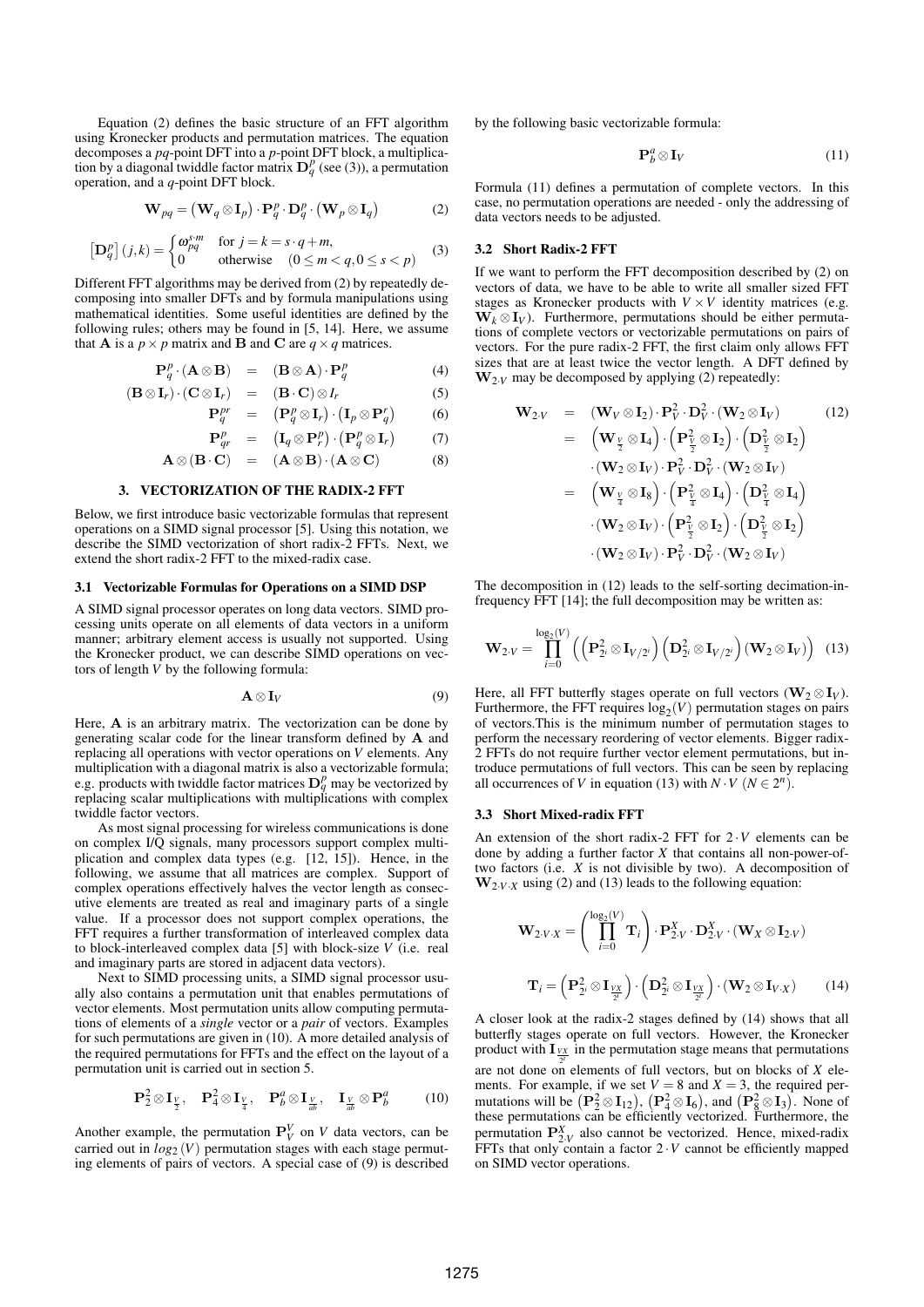## 4. GENERAL MIXED-RADIX FFT

As shown in the previous section, mixed-radix FFT sizes that can be written as  $N<sub>DFT</sub> = 2 \cdot V \cdot X$  cannot be efficiently vectorized as permutations do not adhere to vector boundaries. In the following, we will develop an FFT algorithm that solves this issue.

#### 4.1 Algorithm Derivation

Our FFT algorithm is designed for  $N_{\text{DFT}} = V \cdot M \cdot V$ . Here, the factor *M* may take on arbitrary values and contains all non-power-oftwo factors. We start by applying (2) twice to get a decomposition of **W***VMV* into three factors:

$$
\begin{array}{rcl}\n\mathbf{W}_{VMV} & = & (\mathbf{W}_{VM} \otimes \mathbf{I}_V) \cdot \mathbf{P}_{MV}^V \cdot \mathbf{D}_{MV}^V \cdot (\mathbf{W}_V \otimes \mathbf{I}_{VM}) \\
& = & (\mathbf{W}_V \otimes \mathbf{I}_M \otimes \mathbf{I}_V) \cdot \left( \mathbf{P}_V^M \otimes \mathbf{I}_V \right) \cdot \left( \mathbf{D}_V^M \otimes \mathbf{I}_V \right) \\
& \cdot (\mathbf{W}_M \otimes \mathbf{I}_V \otimes \mathbf{I}_V) \cdot \mathbf{P}_{MV}^V \cdot \mathbf{D}_{MV}^V \cdot (\mathbf{W}_V \otimes \mathbf{I}_{VM})\n\end{array}
$$

Using (4) and (5), we next move the permutation defined by  $\mathbf{P}_V^M \otimes \mathbf{I}_V$  to the left. Then, we again apply (4) to move  $\mathbf{P}_{MV}^V$ .

$$
\mathbf{W}_{VMV} = \left( \mathbf{P}_{V}^{M} \otimes \mathbf{I}_{V} \right) \cdot (\mathbf{I}_{M} \otimes \mathbf{W}_{V} \otimes \mathbf{I}_{V}) \cdot \left( \mathbf{D}_{V}^{M} \otimes \mathbf{I}_{V} \right) \n\cdot (\mathbf{W}_{M} \otimes \mathbf{I}_{V} \otimes \mathbf{I}_{V}) \cdot \mathbf{P}_{MV}^{V} \cdot \mathbf{D}_{MV}^{V} \cdot (\mathbf{W}_{V} \otimes \mathbf{I}_{VM}) \n= \underbrace{\left( \mathbf{P}_{V}^{M} \otimes \mathbf{I}_{V} \right) \cdot (\mathbf{I}_{M} \otimes \mathbf{W}_{V} \otimes \mathbf{I}_{V}) \cdot \mathbf{P}_{MV}^{V}}_{\mathbf{T}_{V_{1}}} \n\cdot \underbrace{\left( \mathbf{I}_{V} \otimes \mathbf{D}_{V}^{M} \right) \cdot (\mathbf{I}_{V} \otimes \mathbf{W}_{M} \otimes \mathbf{I}_{V})}_{\mathbf{T}_{M}} \cdot \underbrace{\mathbf{D}_{MV}^{V} \cdot (\mathbf{W}_{V} \otimes \mathbf{I}_{VM})}_{\mathbf{T}_{V_{2}}} \n= \mathbf{T}_{V_{1}} \cdot \mathbf{T}_{M} \cdot \mathbf{T}_{V_{2}}
$$

The formulas labeled as  $\mathbf{T}_M$  and  $\mathbf{T}_{V_2}$  can already be directly mapped on vector operations. However,  $\mathbf{T}_{V_1}$  contains a not directly vectorizable permutation  $P_{MV}^V$  that needs to be further decomposed.

Using (7), we can split  $P_{MV}^{V}$  into two permutations. Next, we reorder operations using (8) and simplify using (1).

$$
\begin{array}{rcl} \mathbf{T}_{V_1} & = & \left( \mathbf{P}_V^M \otimes \mathbf{I}_V \right) \cdot \left( \mathbf{I}_M \otimes \mathbf{W}_V \otimes \mathbf{I}_V \right) \cdot \mathbf{P}_{MV}^V \\ \\ & = & \left( \mathbf{P}_V^M \otimes \mathbf{I}_V \right) \cdot \left( \mathbf{I}_M \otimes \mathbf{W}_V \otimes \mathbf{I}_V \right) \\ & & \cdot \left( \mathbf{I}_M \otimes \mathbf{P}_V^V \right) \cdot \left( \mathbf{P}_M^V \otimes \mathbf{I}_V \right) \\ \\ & = & \left( \mathbf{I}_M \otimes \left( \left( \mathbf{W}_V \otimes \mathbf{I}_V \right) \cdot \mathbf{P}_V^V \right) \right) \right) \left( \mathbf{P}_M^V \otimes \mathbf{I}_V \right) \end{array}
$$

To emphasize similarities, we transform  $T_{V_2}$  to the same principle structure, leading to:

$$
\begin{array}{rcl} \mathbf{W}_{VMV} & = & \left(\mathbf{I}_M \otimes \left((\mathbf{W}_V \otimes \mathbf{I}_V) \cdot \mathbf{P}_V^V\right)\right)^{\left(\mathbf{P}_M^V \otimes \mathbf{I}_V\right)} \\ & \cdot \left(\mathbf{I}_V \otimes \mathbf{D}_V^M\right) \cdot \left(\mathbf{I}_V \otimes \mathbf{W}_M \otimes \mathbf{I}_V\right) \\ & \cdot \mathbf{D}_{MV}^V \cdot \left(\mathbf{I}_M \otimes \mathbf{W}_V \otimes \mathbf{I}_V\right)^{\left(\mathbf{P}_M^V \otimes \mathbf{I}_V\right)} \end{array}
$$

## 4.2 Algorithm Discussion

The algorithm defined by matrices  $\mathbf{T}_M$ ,  $\mathbf{T}_{V_1}$ , and  $\mathbf{T}_{V_2}$  performs all FFT stages on complete data vectors. The algorithm also only requires one single permutation of vector elements, defined by  $P_V^V$ . This permutation can be carried out by  $log_2(V)$  stages with permutation operations on pairs of vectors as in the radix-2 case described in section 3.2. If the *V*-point DFT in  $T_{V_1}$  is further decomposed into a series of radix-2 FFT stages, the  $log_2(V)$  permutation stages can be merged with the  $log_2(V)$  radix-2 butterfly stages to enable a



Figure 1: Basis permutations on pairs of vectors for vector length  $V = 8$ . Elements of the first and second input vectors are printed in black respectively gray.

better schedule of the operations on the processor. We omitted the decomposition to enhance readability.

Next to maximizing opportunities for vectorization and minimizing the overhead for permutations, the FFT algorithm has some major advantages regarding an efficient implementation on a SIMD vector processor. The *V*-point FFT blocks defined by  $\mathbf{T}_{V_1}$  and  $\mathbf{T}_{V_2}$ are mostly independent of *M*. *M* only influences the number of FFTs, the twiddle factors, and permutations of complete vectors. The vector permutations are defined by  $(\mathbf{P}_{M}^{V} \otimes \mathbf{I}_{V})$ :

$$
\begin{aligned} &(\mathbf{I}_M \otimes \mathbf{W}_V \otimes \mathbf{I}_V)^{\left(\mathbf{P}_M^V \otimes \mathbf{I}_V\right)} = \\ & \left(\mathbf{P}_V^M \otimes \mathbf{I}_V\right) \cdot \left(\mathbf{I}_M \otimes \mathbf{W}_V \otimes \mathbf{I}_V\right) \cdot \left(\mathbf{P}_M^V \otimes \mathbf{I}_V\right) \end{aligned}
$$

The first permutation effects that every *M*-th data vector is selected as input for one FFT-stage, the second permutation stores the results at the correct positions. For the concrete algorithm implementation, this means that only pointer updates are dependent on *M*. Hence, it is possible to implement optimized programs for *V*-point FFTs once and later adjust for different values of *M* simply by changing parameters.

The *M*-point FFT stage defined by matrix  $\mathbf{T}_M$  always operates on complete vectors. Therefore, a further decomposition into smaller DFTs has no impact on the vectorization, no matter how the decomposition is done. This simplifies the development of algorithms for different FFT sizes.

#### 5. PERMUTATIONS FOR SIMD FFTS

The mixed-radix FFT algorithm requires one permutation of vector elements defined by  $P_V^V$ . This permutation can be carried out in  $log_2(V)$  stages; each stage contains a permutation on a pair of vectors. Figure 1 shows the permutations that are required for vector length  $\bar{V} = 8$ . For greater vector lengths, the principle structure of the permutation operations stays the same.

All required permutations share some common characteristics: First, half of the elements of each output vector are copied directly from the corresponding input vector. Second, the other half of the elements of each output vector is generated by permuting elements of the other input vector using butterfly permutations. The butterfly permutations in each stage exchange elements that differ in one bit position, starting with the most significant bit in Figure 1(a) and ending with the least significant bit in Figure 1(c).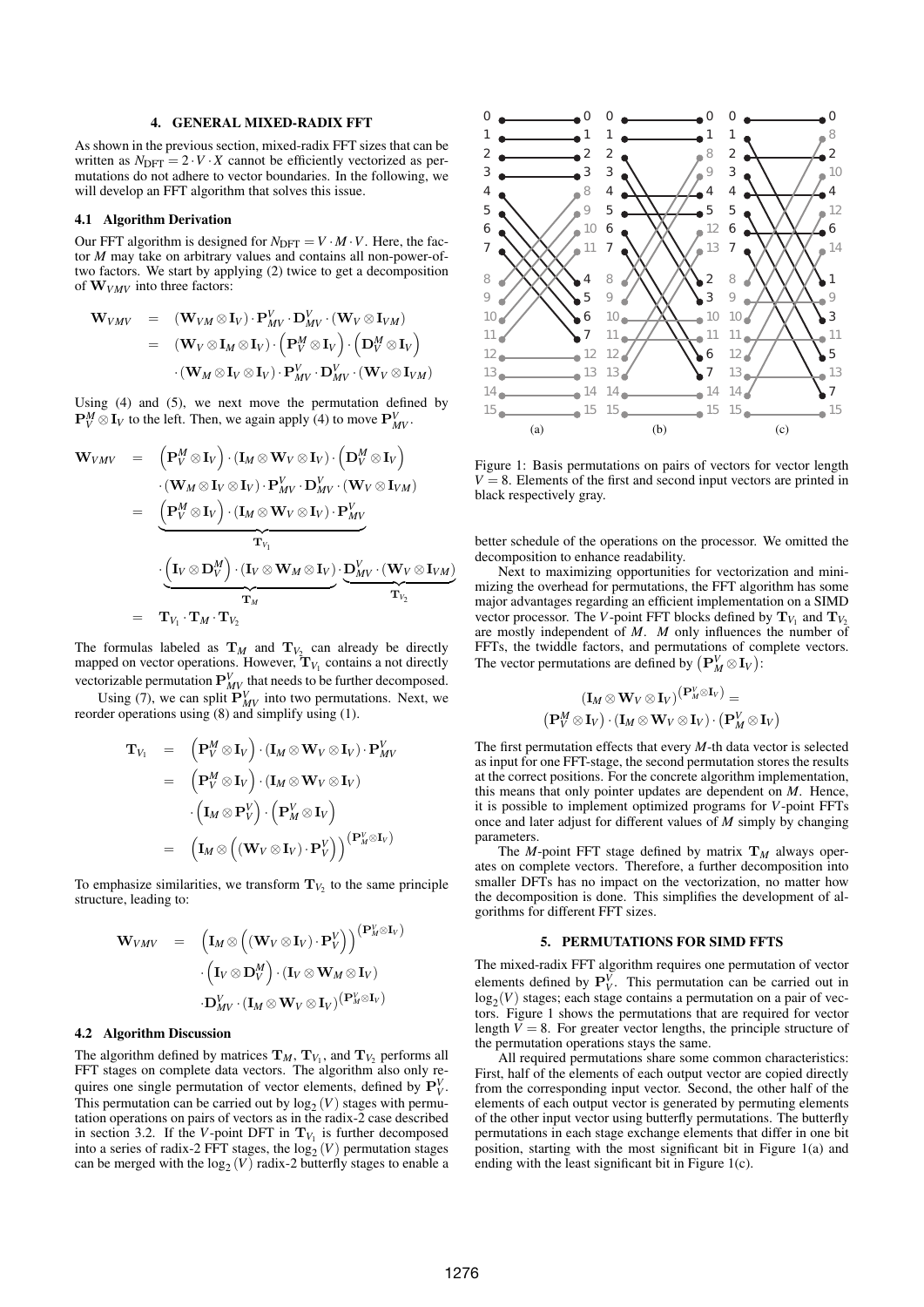

Figure 2: Additional permutation for last stage of 16-point FFT with  $V = 8$ . (a) shows the complete permutation on pairs of vectors, (b) can be used after the permutation in Figure  $1(c)$  to perform the same operation on processors that only support permutations of one vector.

These characteristics of the required permutations mean that, while the stages actually define permutations on pairs of vectors, all permutations may as well be carried out on a permutation unit that supports only permutations on one input vector. In this case one permutation stage on a pair of vectors is split into two operations. Each operation performs a masked butterfly permutation, i.e. a vector mask defines elements that are not permuted, but instead copied from a second input vector.

The permutations in our radix-2 algorithm defined by equation (13) can be transformed into a similar structure as the permutations for the general mixed-radix case. If this is done, the last permutation stage (Figure 1(c) in the mixed-radix case) has to be replaced by a more complex permutation on pairs of vectors. All other permutations stay unchanged. As an example, Figure 2(a) depicts the last permutation stage required for a 16-point FFT with vector length  $V = 8$ . The new permutation operation cannot be split into two masked permutations on one vector. On a processor without support of permutations of pairs of vectors, the last stage can be realized by first applying the permutation in Figure 1(c) and then the permutation in Figure 2(b). Hence, an additional permutation stage is required compared to a processor with permutations on pairs of vectors. The second is the control of the second in the second in the second in the second in the second in the second in the second in the second in the second in the second in the second in the second in the second in the second

Our findings may be summarized as follows: All permutations required for our FFT algorithms can be realized using a butterfly network for permutations. Furthermore, most permutations on pairs of vectors can be split into permutations on one vector. Only the short radix-2 FFT contains one permutation stage that cannot be directly split into two permutations on one input vector.

## 6. RESULTS ON THE EMBEDDED VECTOR PROCESSOR

We implemented our FFT algorithms on the EVP [15]. The DFT sizes have been selected from the range of DFTs required for SC-FDMA in UMTS LTE [13]; a more detailed analysis of the performance of this application on the EVP can be found in [16].

#### 6.1 The Embedded Vector Processor

The EVP operates on 256-bit vectors and supports complex operations on 16+16 bit elements (16 bit real part, 16 bit imaginary part).



Figure 3: Clock cycles per FFT for different FFT sizes on the EVP (8-way complex vectors)

Hence, the vector length is eight. The processor contains a vector arithmetic logic unit (ALU) and a vector multiply-accumulate (MAC) unit. For permutations, the EVP contains a crossbar permutation network that operates on one input vector. All operations on the EVP can execute conditionally on an element-by-element basis using a vector mask.

The processor operates at 300MHz and supports a very long instruction word (VLIW) instruction set. For the FFT, this means that one multiplication, one addition or subtraction, and one permutation can be done in the same cycle — if all operations work on independent data. The EVP's theoretical peak performance is 30 GOP/s.

The EVP is programmed in the EVP-C language, which combines the C language for scalar operations with data types for data vectors and explicit vector operations.

#### 6.2 FFT Results

Figure 3 displays the performance of various FFT sizes on the EVP measured in clock cycles per FFT. The FFT sizes may be organized in four groups:

- Pure power-of-two FFTs with  $N_{\text{DFT}} \geq V^2$ .
- *•* Smaller power-of-two FFTs, i.e. the 16-point and 32-point  $FFTs.<sup>1</sup>$
- *•* Mixed-radix FFTs containing multiples of 3 and/or 5 with  $N_{\text{DFT}} = M \cdot V^2$ .
- Mixed-radix FFTs with  $N_{\text{DFT}} \neq M \cdot V^2$ , i.e. the 96-point and 288-point FFTs.

To illustrate the impact of the vectorization on the performance, Figure 4 displays the FFT performance in a normalized format in pseudo giga operations per second (pseudo GOP/s). We approximate the number of real-valued operations for an *N*<sub>DFT</sub>-point FFT as  $5 \cdot N_{\text{DFT}} \log_2(N_{\text{DFT}})$  based on [5]. Pseudo GOP/s then can be calculated as  $5N_{\text{DFT}} \log_2(N_{\text{DFT}})/t$  with *t* measuring the runtime of one FFT in nano seconds.

Especially Figure 4 shows that FFT sizes, which do not permit the usage of our algorithms (i.e. the 96-point and 288-point FFTs), are quite inefficient compared to the other FFTs. To vectorize these FFTs it was necessary to introduce several additional permutation stages manually.

The differences between mixed-radix and pure power-of-two FFTs for  $N_{\text{DFT}} = M \cdot V^2$  in both figures can be explained by the different complexity of basic FFT butterfly stages. One radix-2 butterfly stage occupies the vector ALU and vector MAC unit for one

<sup>&</sup>lt;sup>1</sup>The 16-point and 32-point FFTs have been omitted in Figure 3 as the cycle counts are too small to be distinguishable.